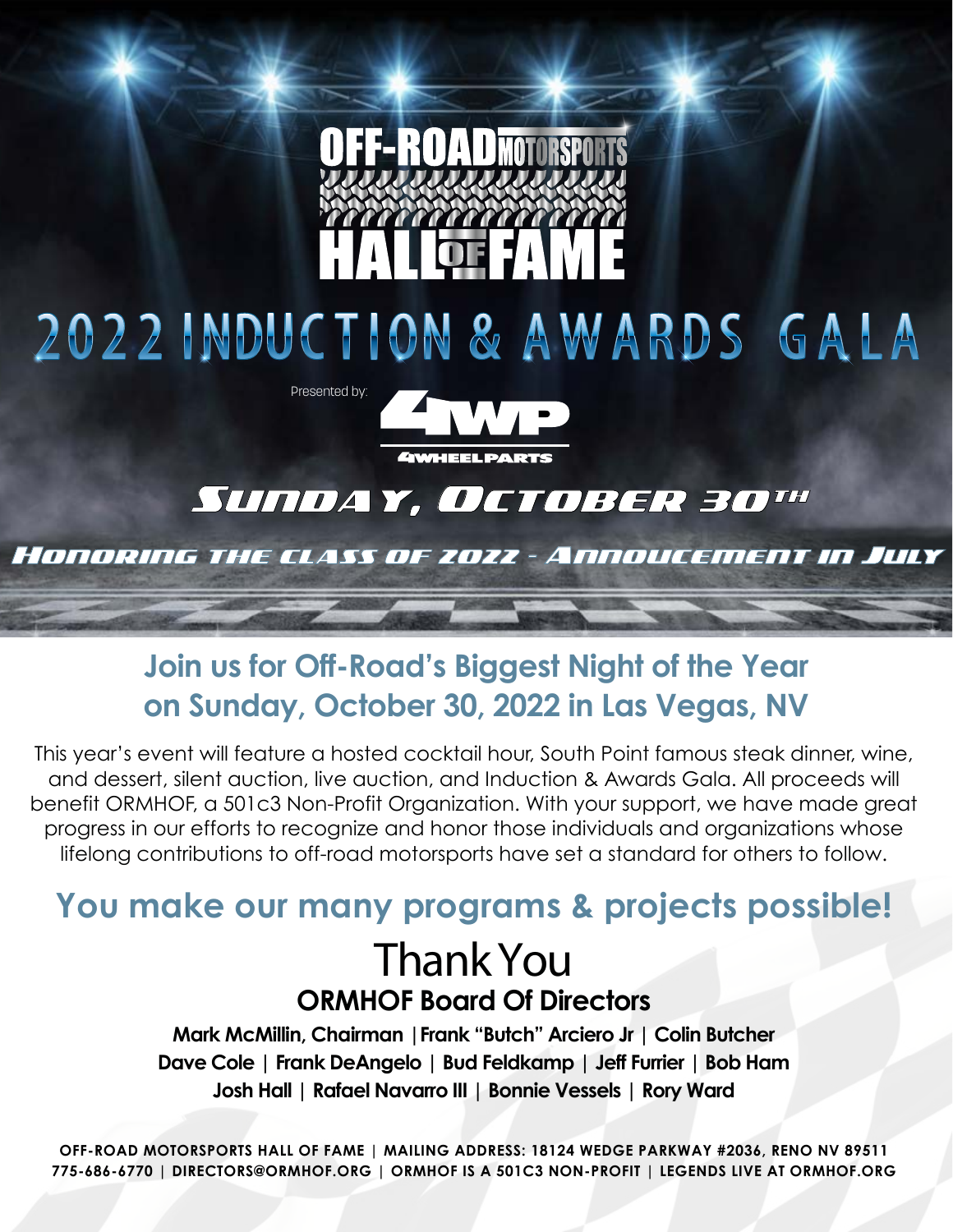# ORMHOF

# 2022 INDUCTION & AWARDS GALA



## **CEREMONY SPONSORSHIP**

## **Presenting Sponsor - SOLD**

- Two Premium Tables Twenty Seats & Takeaway Gifts
- One Hour Hosted Cocktail Reception
- South Point Steak Dinner with Wine and Dessert
- Premium location of your tables among the inductees and nominees
- Full Page Ad in the Program Premium Placement inside front cover
- Recognition as presenting Sponsor at event, on Social Media, and ORMHOF's Website

### **Facebook Live Sponsor - \$5,OOO**

- Facebook Live hosted by [Your Company Name]
- One Premium Table Ten Seats & Takeaway Gifts
- One Hour Hosted Cocktail Reception
- South Point Steak Dinner with Wine and Dessert
- Premium location of your table among the inductees and nominees
- Sponsor mentions throughout Facebook online coverage of the one hour cocktail party

### **Ceremony Live Feed - \$7,5OO**

- Ceremony Live Feed hosted by [Your Company Name]
- One Premium Table Ten Seats & Takeaway Gifts
- One Hour Hosted Cocktail Reception
- Premium location of your table among the inductees and nominees
- Sponsor mentions throughout Facebook online coverage of the one hour cocktail party

### **Impact Awards - \$5,OOO Louis Unser Never**

### **Volunteer Award - \$2,5OO**

# **AWARD SPONSORSHIP**

**Give Up Award - \$2,5OO**

### **Dick Landfield Helping Hand Award - SOLD**

• Name recognition on the Awards • Social Media recognition • Present the Awards on stage with photo opportunities

### **Premium Table - \$2,5OO**

- Ten Seats & Takeaway Gifts
- One Hour Hosted Cocktail Reception
- South Point Steak Dinner with Wine and Dessert
- Premium location of your table among the inductees and nominees
- Full Page Ad in the Program

### **TICKETS & TABLES**

### **Ceremony Table - \$1,75O**

- Ten Seats & Takeaway Gifts
- One Hour Hosted Cocktail
- Reception
- South Point Steak Dinner

#### • with Wine and Dessert

### **Individual Ticket - \$185**

- Use discount code "EARLYBIRD22" for \$15 off each ticket until 6/30/22. ORMHOF2022.givesmart.com
- One Hour Hosted Cocktail
- Reception
- South Point Steak Dinner with Wine and Dessert
- 1 Takeaway Gift

**OFF-ROAD MOTORSPORTS HALL OF FAME | MAILING ADDRESS: 18124 WEDGE PARKWAY #2036, RENO NV 89511 775-686-6770 | DIRECTORS@ORMHOF.ORG | ORMHOF IS A 501C3 NON-PROFIT | LEGENDS LIVE AT ORMHOF.ORG**

## **Walk of Fame Cocktail Reception**

#### **Sponsor - \$7,5OO**

- Name recognition on Walk of Fame display / Cocktail reception space signage.
- One Premium Table Ten Seats & Takeaway Gifts
- One Hour Hosted Cocktail Reception
- South Point Steak Dinner with Wine and Dessert
- Premium location of your table among the inductees and nominees

### **Auction Sponsor - \$5,OOO**

- 
- 
- 
- 
- Host ORMHOF's biggest fundraiser of they year<br>Social Media & Live Auction Sponsor mentions<br>One Premium Table Ten Seats & Takeaway Gifts<br>One Hour Hosted Cocktail Reception<br>South Point Steak Dinner with Wine and Dessert<br>Pr
- inductees and nominees Branding & logo applied to Auction Signage GiveSmart Online Auction Platform Homepage

& All Supporting Pages branded with your logo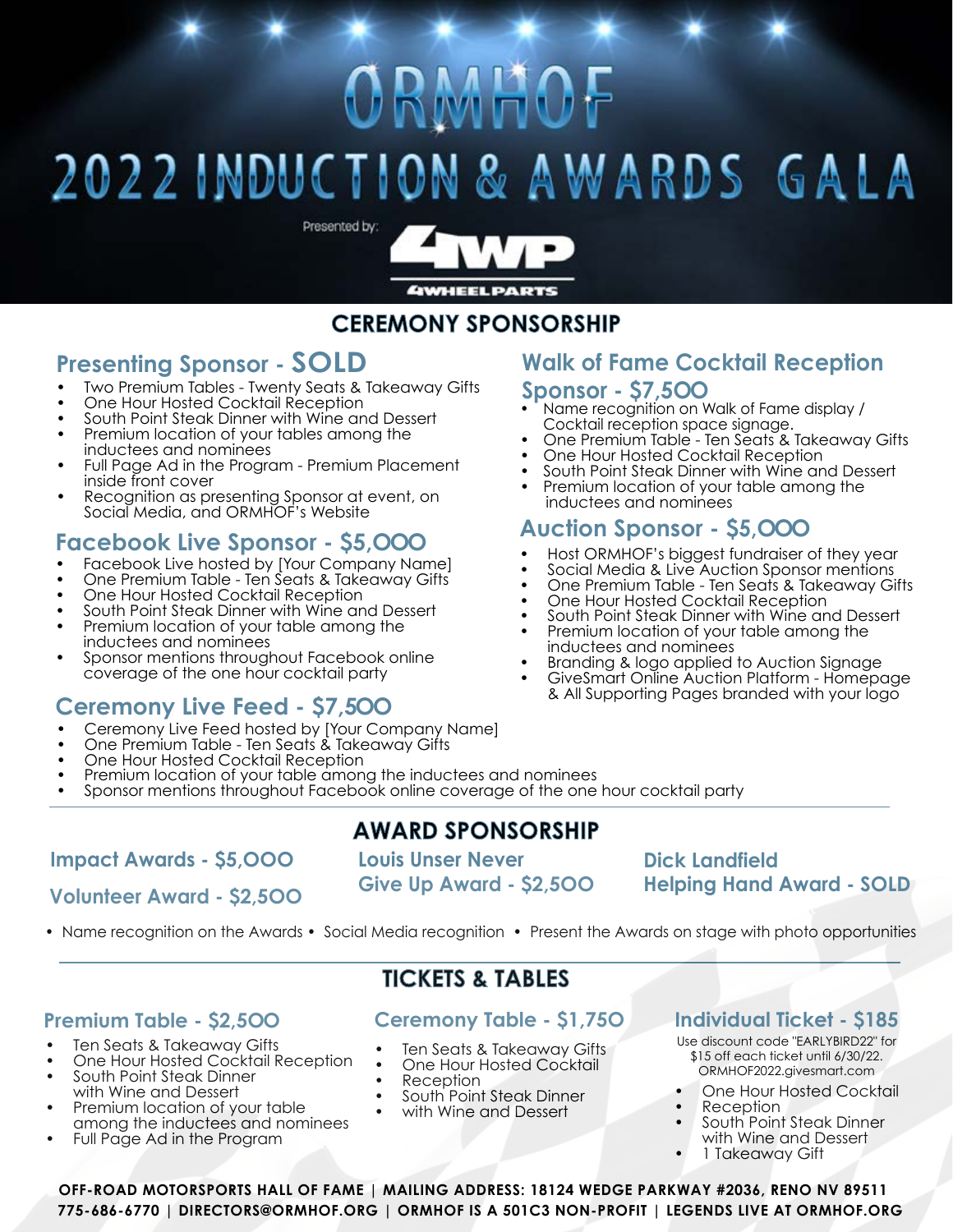# RMHOF

# 2022 INDUCTION & AWARDS GALA



# **PRINTED & DIGITAL PROGRAM AD PRICING**

**LINK TO PAST PROGRAMS ON ORMHOF.ORG/CEREMONY**

### **Presenting Partner INSIDE FRONT COVER FULL PAGE AD**

Image Area: 8.5"H x 11"W

#### **OUTSIDE BACK COVER FULL PAGE AD \$ 1,5OO**

Image Area: 8.5"H x 11"W

## **HALF PAGE HORIZONTAL**

Image Area: 5.5"H x 8.5"W

# **SOLD**

**5OO**

**CENTERFOLD (TWO FULL PAGE AD)** Image Area: 8.5"H x 22"W

**STANDARD FULL PAGE AD** Image Area: 11"H x 8.5"W

**\$75O Early Bird Price to 6/30! \$ 1,OOO**

**2,5OO**

 **\$**

**CUSTOM AD DESIGN** ADD ON to cost of the ad Designed by our graphic artist Initial design & one round of revisions

> **Image Area: 8.5"H x 5.5"W**

**\$ 3OO**

| Image Area:<br>8.5"H x 22"W | Image Area:<br>8.5"H x 11"W |
|-----------------------------|-----------------------------|
|                             |                             |

**\$**

Two Page (Horizontal) (add 1/8" bleed (0.125))

### **AD FILE FORMATS**

**Adobe Acrobat PDF** Save as: High Quality Print 300 dpi |CMYK |.125 Bleed 100% | Outline ALL fonts

300 dpi |CMYK |.125 Bleed **JPEG**

## **DEADLINES FOR ADS**

Full Page (add 1/8" bleed (0.125))

All ads must be submitted by email no later than:

**September 21, 2O22** Custom ads requests must be submitted by:

**September 1, 2O22**

Vertical Half Page (add 1/8" bleed (0.125))

## **SENDING YOUR AD**

We utilize 100% digital workflow. All ads MUST be submitted by due date for inclusion in the event program.

### **Please email your Ad to:**

Jenn@ormhof.org

**SUNDAY 10.30.22 | SOUTH POINT HOTEL | LAS VEGAS**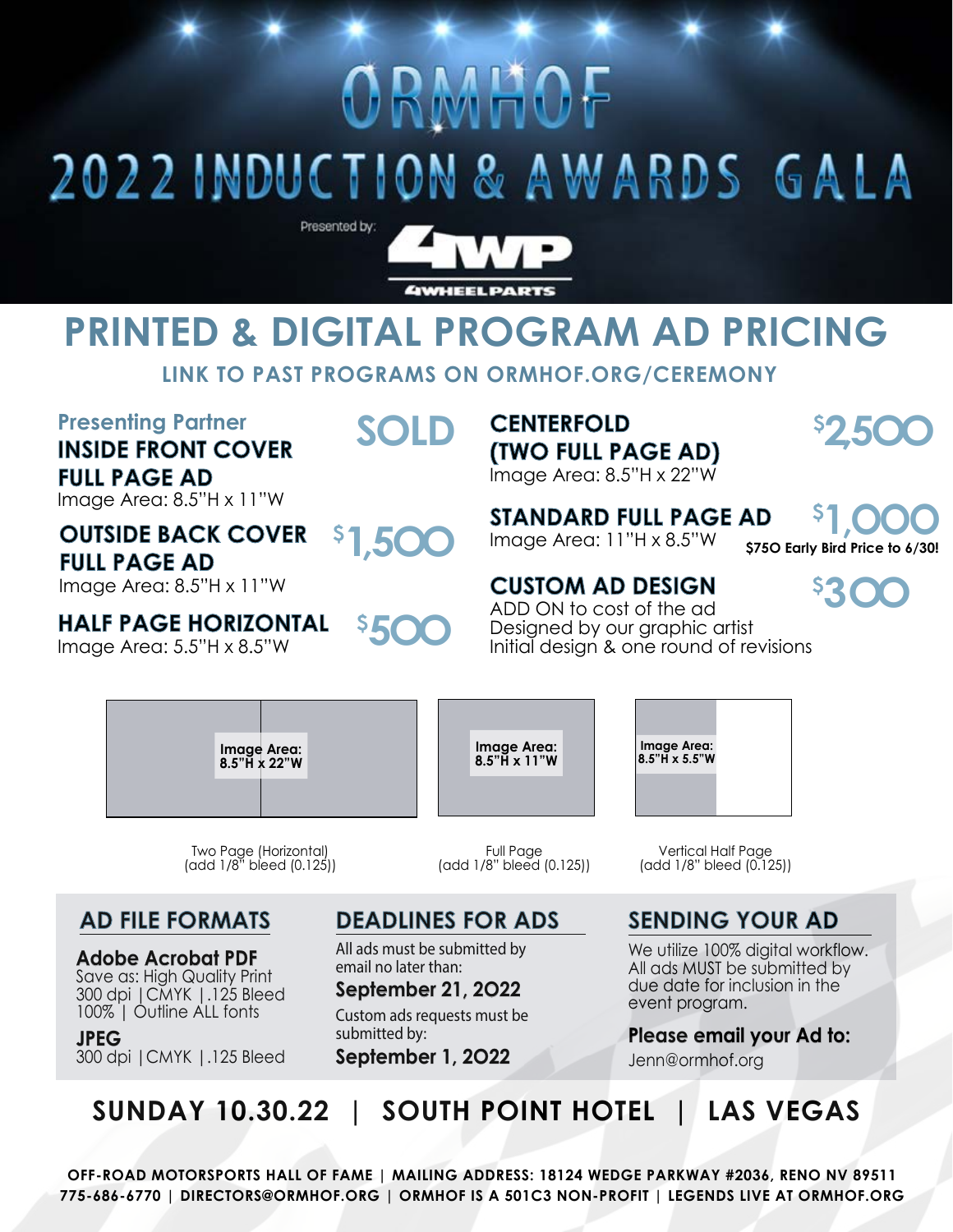**OFF-ROAD MOTORSPORTS**

HALL OF FAME

**2O22 INDUCTION & AWARDS GALA**

# **REQUEST FOR SILENT & ONLINE AUCTION DONATIONS**

PRESENTED BY **P** 

# **Support ORMHOF's BIGGEST FUNDRAISER OF THE YEAR**

Donate an item and/or register to bid. Get registered to bid and receive an email notice when auction items go live online in mid-October.

### **Register at ORMHOF.givesmart.com**



**Proceeds to Benefit the Off-Road Motorsports Hall of Fame** Items that typically raise the most amount of funds:

- **• Trips/Vacations**
- **• Excursions/Experiences**
- **• Autographed Memorabilia**
- **• Items valued at over \$250**

The Off-Road Motorsports Hall of Fame is an IRS Code Section 501(c)(3) Non Profit/Tax Exempt organization. Your donation may be deductible; see your tax preparer for advice.

# **SUNDAY 10.30.22 | SOUTH POINT HOTEL | LAS VEGAS**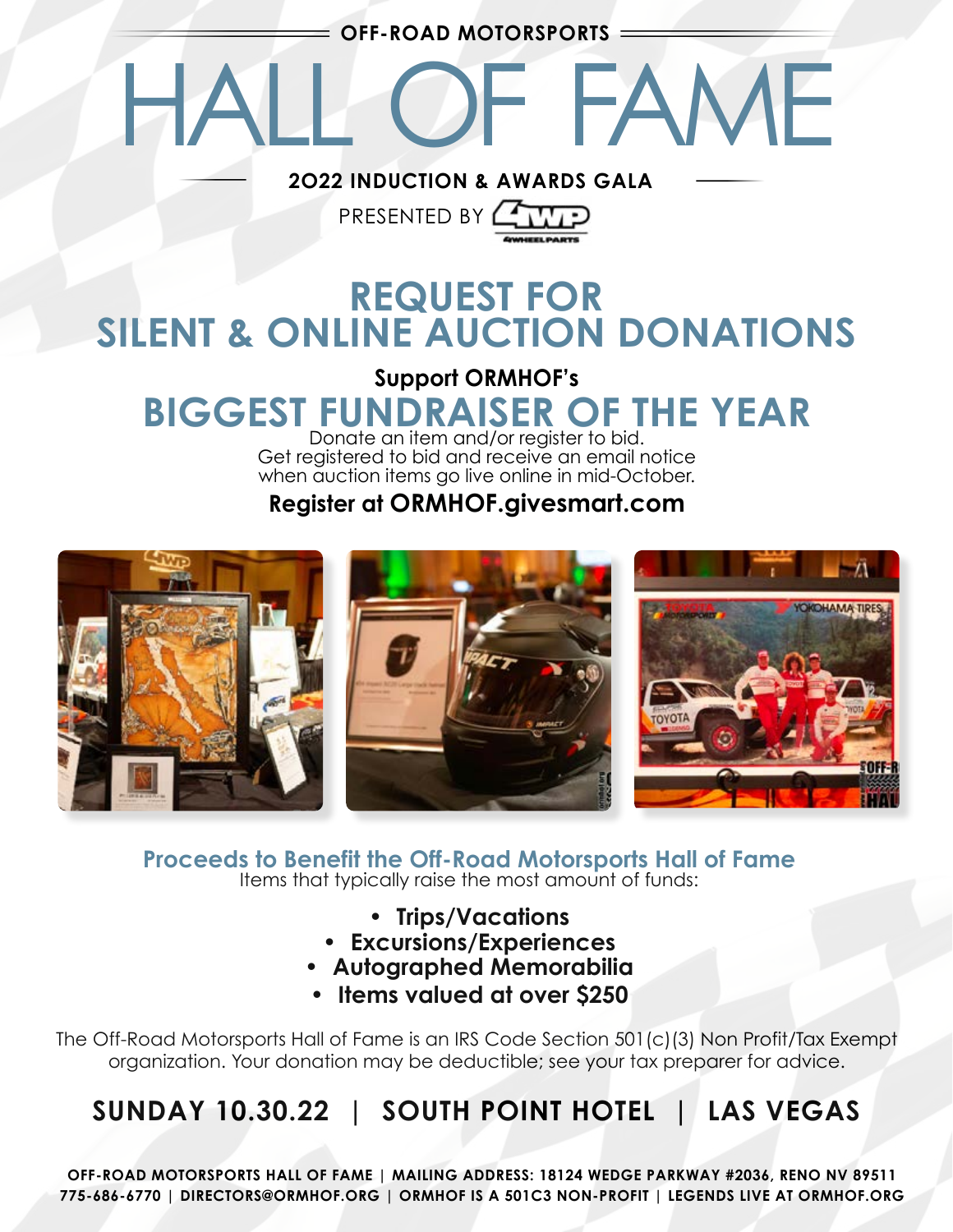**OFF-ROAD MOTORSPORTS**

HALL OF FAME

### **2O22 INDUCTION & AWARDS GALA**

# PRESENTED BY **LAT**

EVENT SPONSORSHIP PACKAGE OPTIONS

# Put Your Company Center Stage<br>The Platinum and Premier packages put your company center stage, with a representative from your organization

invited on stage to be part of the Induction Ceremony for the incoming inductee of your choice.

| <b>Packages Subject To Availability</b>             | <b>PLATINUM</b>                       | <b>PREMIER</b>                            | <b>PATRON</b>                   |
|-----------------------------------------------------|---------------------------------------|-------------------------------------------|---------------------------------|
| <b>Package Price</b>                                | \$15,000 (2 available)                | \$10,000 (3 available)                    | \$5,000 (5 available)           |
| <b>2022 ORMHOF Partnership</b>                      | Winner's Circle<br>10 Regular Tickets | <b>Pole Position</b><br>4 Regular Tickets | Green Flag<br>2 Regular Tickets |
| <b>2022 Induction &amp; Awards Gala</b>             | $+10$ Premium Tickets                 | $+6$ Premium Tickets                      | $+8$ Regular Tickets            |
| <b>2022 Gala Program Ad</b>                         | <b>Full Page</b>                      | <b>Full Page</b>                          | Half Page                       |
| <b>ORMHOF Vintage Vehicle Sponsor - 1 Year</b>      | <b>YES</b>                            | YES                                       | NO                              |
| <b>Website Collection Sponsor-1 Year</b>            | <b>YES</b>                            | NO                                        | NO                              |
| <b>On Stage Inductee Presentation with Photo Op</b> | YES                                   | YES                                       | NO                              |

(Act fast, only 1 available for each inductee!)

CUSTOM SPONSORSHIP PACKAGES AVAILABLE

# Do you have a specific branding need or objective?

Custom sponsorship packages are available for Off-Road's Biggest Night of the Year. Email or call today. Barbara@ormhof.org | 775.686.6770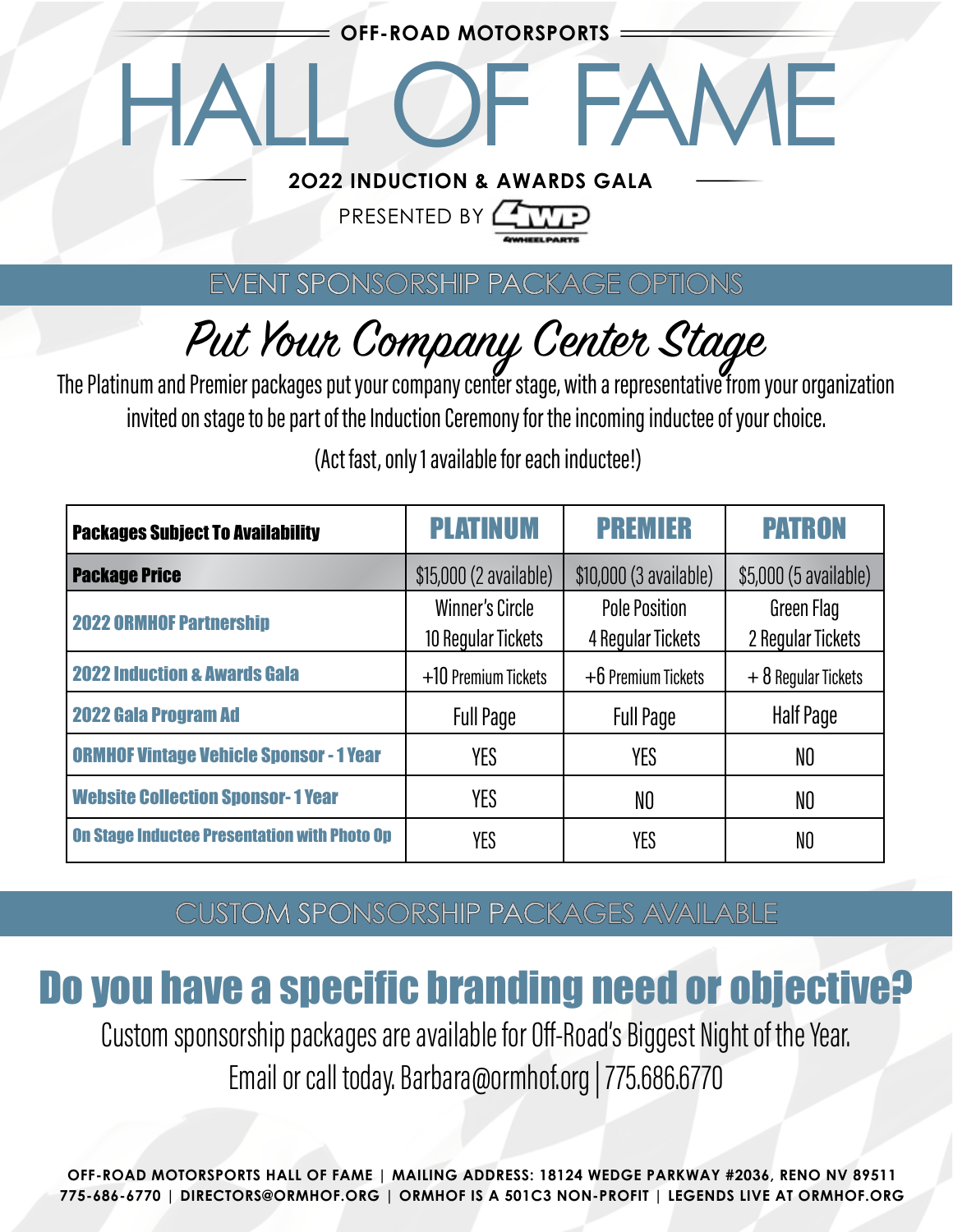**OFF-ROAD MOTORSPORTS**

HALL OF FAME

### **2O22 INDUCTION & AWARDS GALA**

# PRESENTED BY **FR**

**Silent Auction Donation Form**

### **Proceeds to Benefit the Off-Road Motorsports Hall of Fame**

Items that typically raise the most amount of funds: **Experiences, Trips, Excursions, Autographed Memorabilia.**

### **DESCRIPTION OF THE ITEM:**

## **Please keep a copy of this form for your tax records.**

### **DONOR SIGNATURE:**

Date: \_

#### **Items must be shipped to the following address by October 1st.**

#### **Jennifer Hellstrom**

Off-Road Motorsports Hall of Fame 513 Faultless St. Henderson, NV 89015 702-308-7516 Jenn@ormhof.org

Thank you for your donation. The Off-Road Motorsports Hall of Fame is an IRS Code Section 501(c)(3) Non Profit/Tax Exempt organization. Your donation may be deductible; see your tax preparer for advice. Please keep a copy of this form for your tax purposes. With your signature you are transferring ownership of the described items to the Off-Road Motorsports Hall of Fame. Donated items cannot be returned. ORMHOF reserves the right to sell the donated items through any means including auctions, direct public sale, and private sale.

Thank You from the ORMHOF Board of Directors Mark McMillin, Chairman